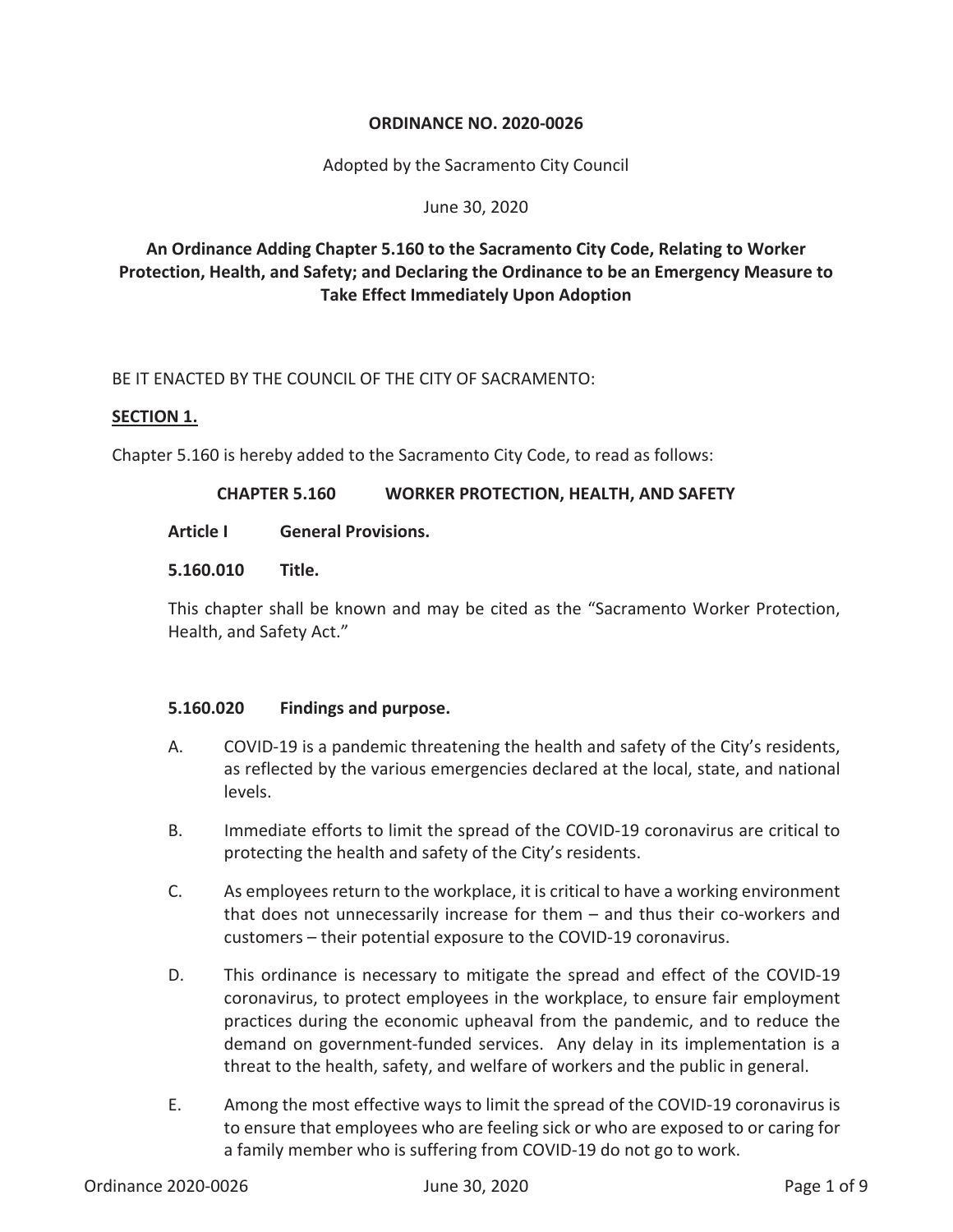- F. Efforts to limit the spread of the COVID-19 coronavirus may be undermined if employees go to work sick because they are unable to risk losing income and do not have sick leave available to them.
- G. Any delay in making available paid sick leave benefits could result in the unnecessary spread of the COVID-19 coronavirus by employees to their coworkers or to the public who come in contact with them while they are working.

#### **5.160.030 Definitions.**

The following definitions apply in this chapter:

"Emergency Paid Sick Leave Act" or "EPSLA" means the federal Emergency Paid Sick Leave Act enacted as part of the Families First Coronavirus Response Act (H.R. 6201).

"Employee" means a person who works within the boundaries of the City of Sacramento for their employer and is an "employee" as defined by California Labor Code section 2750.3.

"Employer" means a person that operates a business in the City of Sacramento and who directly or indirectly employs or exercises control over the wages, hours, or working conditions of any employee.

"EPSLA-exempt employer" means an employer that is not required to provide paid sick leave to employees under the Emergency Paid Sick Leave Act, whether by the terms of Emergency Paid Sick Leave Act or by the employer's exercise of an exemption under that Act.

 "Face covering" means a material that covers the nose and mouth, consistent with the definition of a cloth face covering as defined by the California Department of Public Health in its June 18, 2020, Guidance for the Use of Face Coverings, as it may be amended.

 "Family member" means any person for whom an employee may use paid sick leave pursuant to California Labor Code section 245.5, subdivision (c).

"Full-time employee" means an employee who works 40 hours or more per week for an employer, or who was classified as full-time by the employer before the effective date of this chapter.

"Part-time employee" means an employee who is not a full-time employee.

"SPSL" means the supplemental paid sick leave described in article II of this chapter.

"Telework" means work performed from an approved location other than the employer's regular place of business.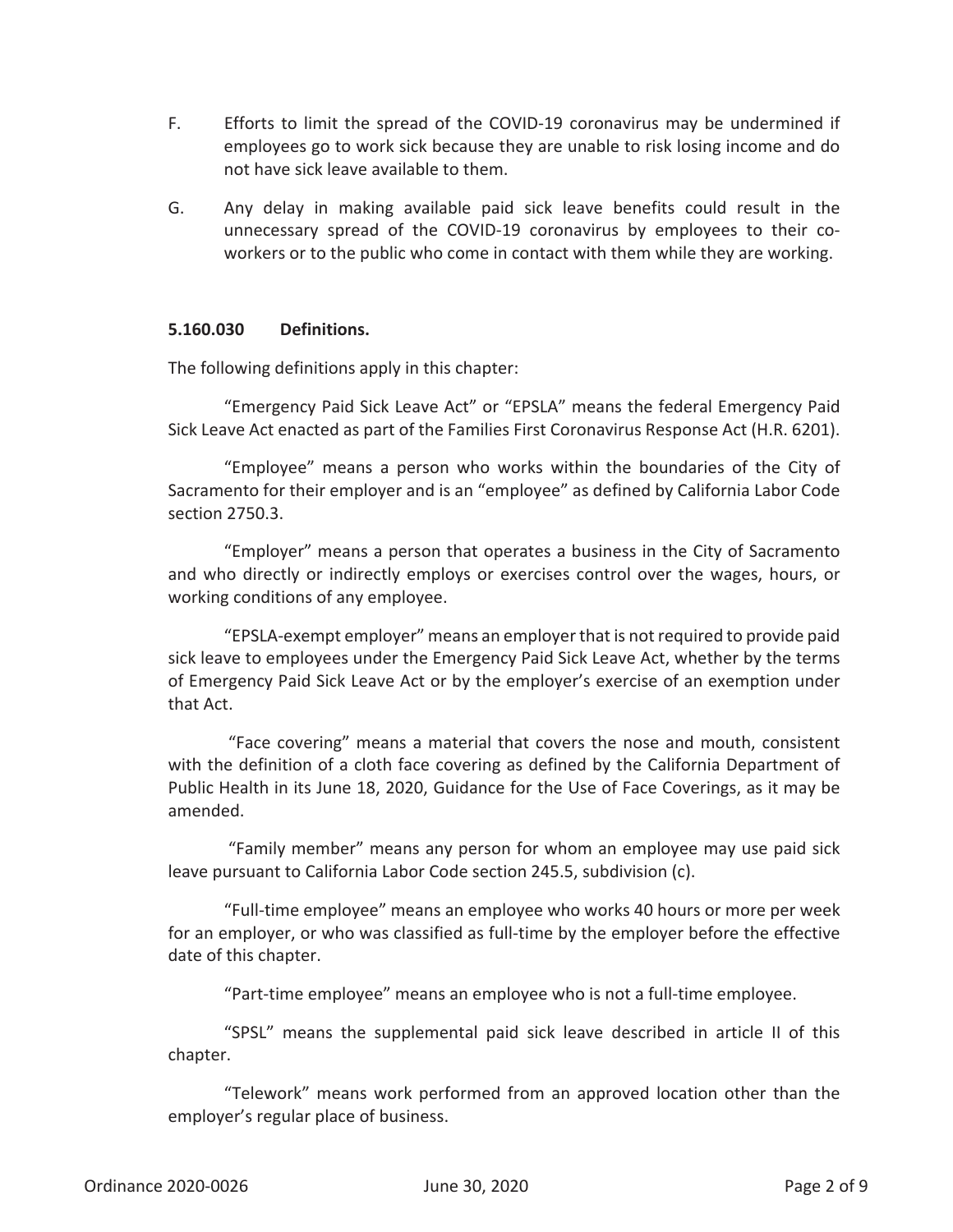# **5.160.040 Conditions on city financial assistance.**

Any employer who receives financial assistance from the city through any program designed to provide financial assistance to businesses due to COVID-19 shall certify that the employer complies with this ordinance as a condition of receiving funds. An employer that is determined to have violated this chapter shall refund any such financial assistance it has received from the city.

# **5.160.050 Effect on other rights and guidance.**

This chapter is not intended to revoke, repeal, or impair any employee rights, whether statutory, regulatory, or collectively-bargained. This chapter does not substitute for existing safety and health-related regulatory requirements, such as those of Cal/OSHA, the Centers for Disease Control, or any requirements of any Sacramento County health order, local order, gubernatorial executive order, or orders issued by the California Department of Public Health.

# **5.160.060 No waiver of rights.**

No employer shall request an employee to waive a right under this chapter, and any waiver by an employee of any right under this chapter is deemed contrary to public policy and is void and unenforceable.

# **5.160.070 Retaliatory action prohibited.**

No employer shall discharge, discipline, discriminate against, retaliate against, or reduce the compensation of any employee for seeking to exercise the employee's rights under this chapter by any lawful means; for participating in proceedings related to this chapter; or for refusing to come to work if that refusal is based on an alleged violation substantiated by the city under section 5.160.075.

# **5.160.075 Right to refuse work under certain circumstances.**

An employee may refuse to work for an employer, without pay, for violations of section 5.160.200, under the following circumstances:

A. The employee reasonably believes the employer is in violation of 5.160.200 and provides notice to the employer of the alleged violation.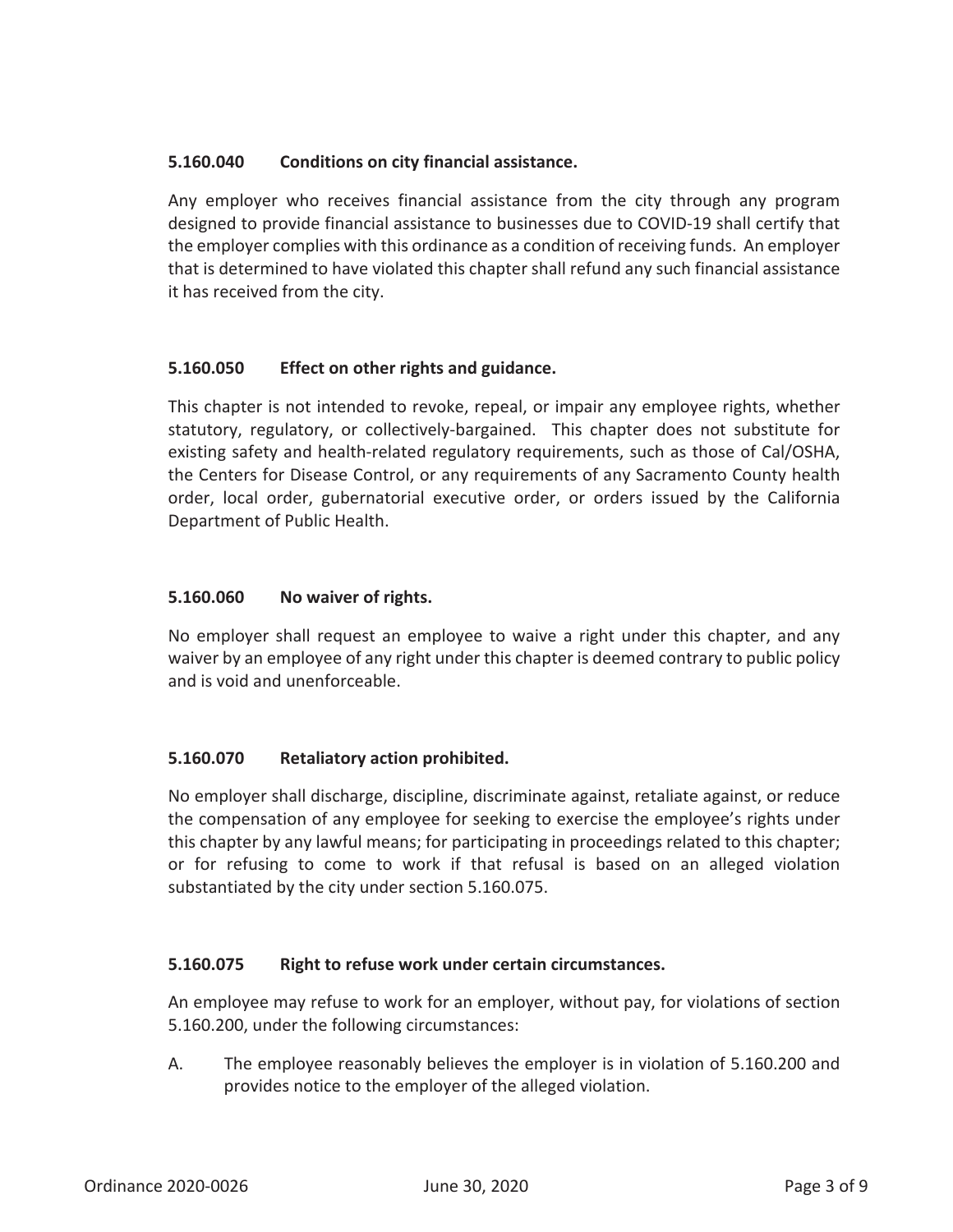- B. The city may investigate whether the employer was in violation of 5.156.200, as alleged by the employee. Within 15 days of written notice from the city, the employer shall cure any alleged violation that has been substantiated by the city.
- C. If the city after investigation finds the employer was not in violation of section 5.160.200, or if the employer provides proof to the city that it has cured any violation that has been substantiated, the employee no longer has the right of refusal as provided in this section.

# **5.160.080 Enforcement and remedies.**

- A. Civil enforcement.
	- 1. Subject to subsection A.2, below, within 1 year of a violation an employee may bring an action in the Superior Court of the State of California against an employer for violations of section 5.160.070 and may be awarded:
		- a. All actual damages;
		- b. Punitive damages, pursuant to California Civil Code section 3294;
		- c. Reinstatement to the position the employee was discharged from in violation of this chapter;
		- d. Front and back pay for each day the violation continues, which shall be calculated at a rate of compensation not less than the higher of:
			- 1. The average regular rate of pay received by the employee during the last three years of their employment in the same occupation classification; or
			- 2. The most recent regular rate received by the employee while employed by the employer;
		- e. Reasonable attorneys' fees and costs; and
		- f. Other legal or equitable relief the court deems just and appropriate, including injunctive relief.
	- 2. An employee may commence an action only after the following requirements have been met:
		- a. The employee provides written notice to the employer of the provision of this chapter alleged to have been violated and all facts supporting the alleged violation; and
		- b. The employer is provided 15 days from receipt of that written notice to cure any alleged violation.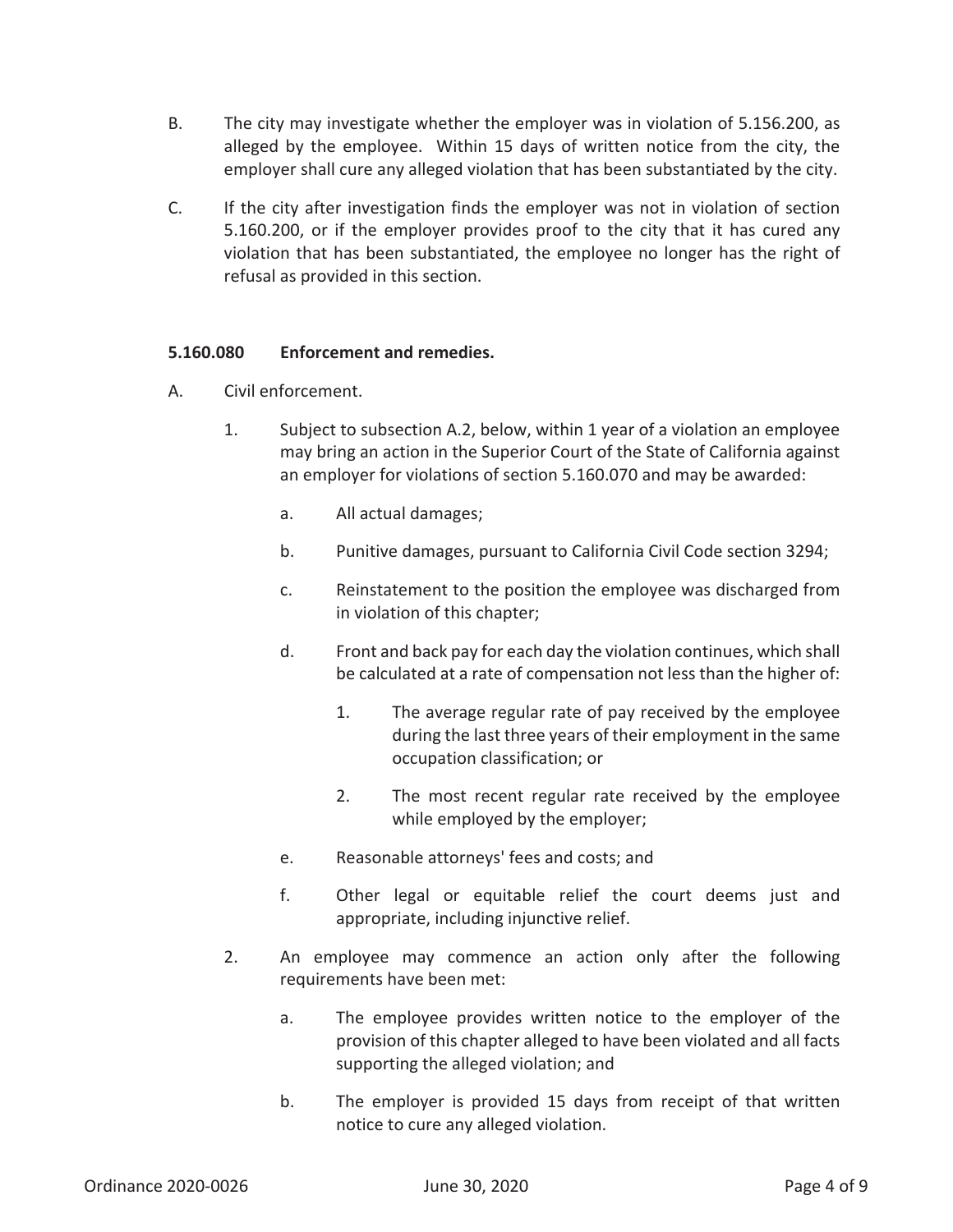- B. City enforcement.
	- 1. A violation of this chapter is not subject to criminal sanctions, but is subject to enforcement under section 1.28.010.
	- 2. The city may file a civil action to recover any employer financial assistance due to the city pursuant to section 5.160.040.

#### **5.160.090 Sunset.**

- A. Except as provided in subsection B, this chapter has no effect after December 31, 2020. The city will evaluate the impacts and effects of this chapter within 90 days of its effective date.
- B. An employee may bring an action, or continue to pursue any of the remedies described in section 5.160.080, after December 31, 2020 if the alleged violation occurred before January 1, 2021.

# **5.160.100 Time for implementation.**

The employer obligations set forth in this chapter take effect 15 days after the effective date of this chapter.

# **Article II Employer Safety Practices and Protocols.**

#### **5.160.200 Safety practices and protocols.**

An employer shall implement, as applicable, the following physical-distancing, mitigation, and cleaning protocols and practices:

- A. Daily cleaning and disinfection of high-touch areas in accordance with guidelines issued by the Centers for Disease Control and Prevention.
- B. Maintenance of cleaning protocols established by the employer for all other areas of the employment site.
- C. Establish protocols for action upon discovery that the employment site has been exposed to a person who is a probable or confirmed case of COVID-19.
- D. Providing employees access to regular handwashing with soap, hand sanitizer, and disinfectant wipes.
- E. Cleaning of common areas including break rooms, locker rooms, dining facilities, rest rooms, conference rooms, and training rooms – daily and between shifts.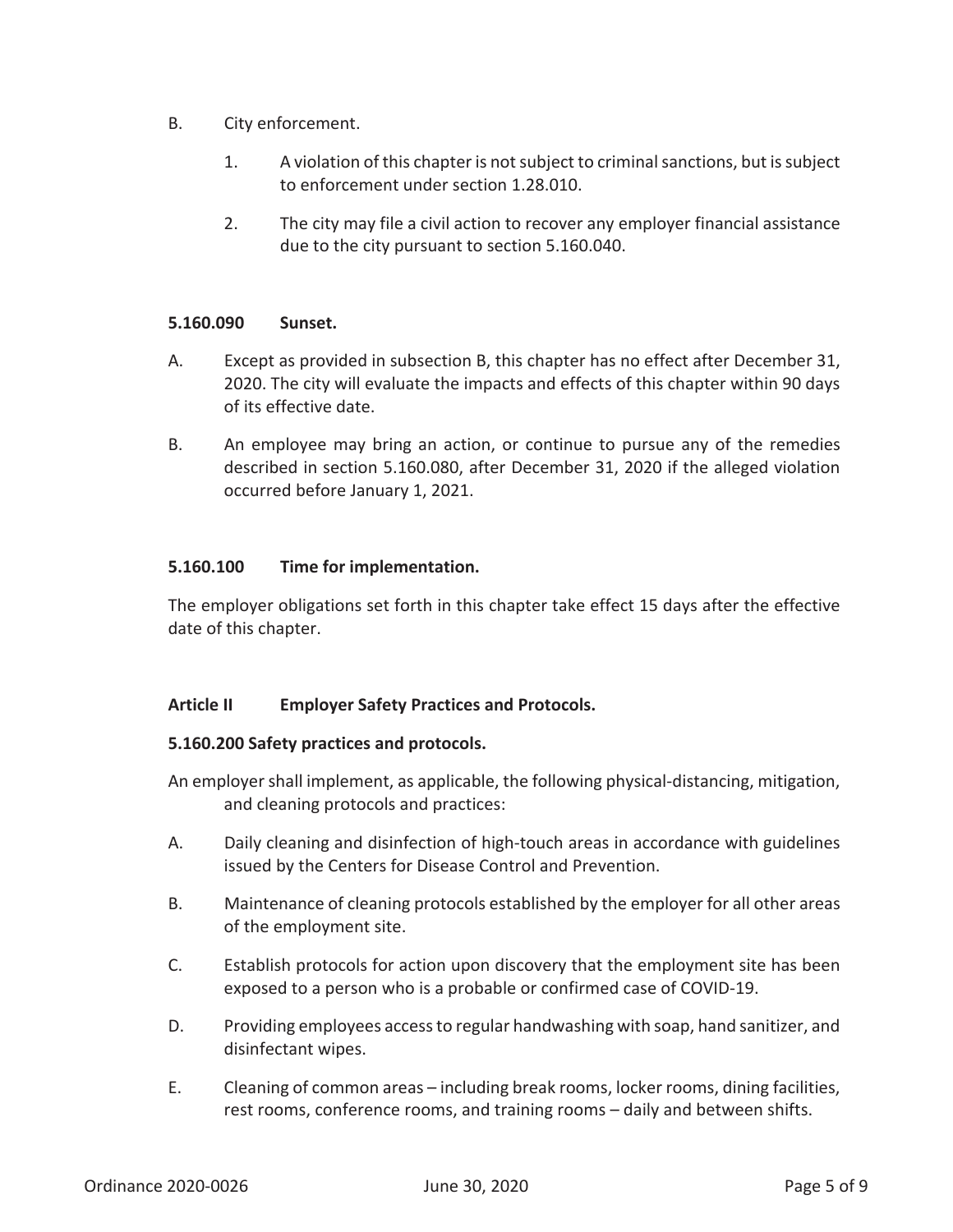- F. Providing face coverings for employees to wear during their time at the employment site, and mandating their wear while on the site, except to the extent an employee can maintain physical distance of six feet from other persons or is using break time to eat or drink, in accordance with the guidance from the Centers for Disease Control and Prevention. Employers shall establish protocols specifically regarding how it will ensure proper physical distancing.
- G. Informing all employees of the required protocols and practices in this section, in writing, in English and any language spoken by at least 10% of the employees who are at the work site.

# **5.160.210 Lesser obligations for certain off-site conditions.**

For employees working at worksites that are not owned, maintained, leased, or controlled by their employer, the employer is not in violation of subsections A, B, or E of section 5.160.200 if the employer has taken steps to contact the entity that owns, maintains, leases, or controls that other worksite to encourage compliance with those provisions.

# **Article III Supplemental Paid Sick Leave.**

#### **5.160.300 Covered employers.**

- A. This article applies only to EPSLA-exempt employers with 500 or more employees nationally.
- B. An EPSLA-exempt employer of an employee who is a health care provider or an emergency responder (as each term is defined in 29 C.F.R. § 826.30(c), as it may be amended) may exclude those employees from the requirements of this article.

# **5.160.310 Employer obligation to provide supplemental paid sick leave.**

- A. An employer covered by this article shall provide to each employee the SPSL described in this article.
- B. SPSL is in addition to any other paid sick leave, paid time off, or vacation time that an employer currently provides to an employee by statute, policy, or collective bargaining agreement.
- C. Nothing in this article limits an employer from providing other or additional paid time off to an employee.

#### **5.160.320 Supplemental paid sick leave hours.**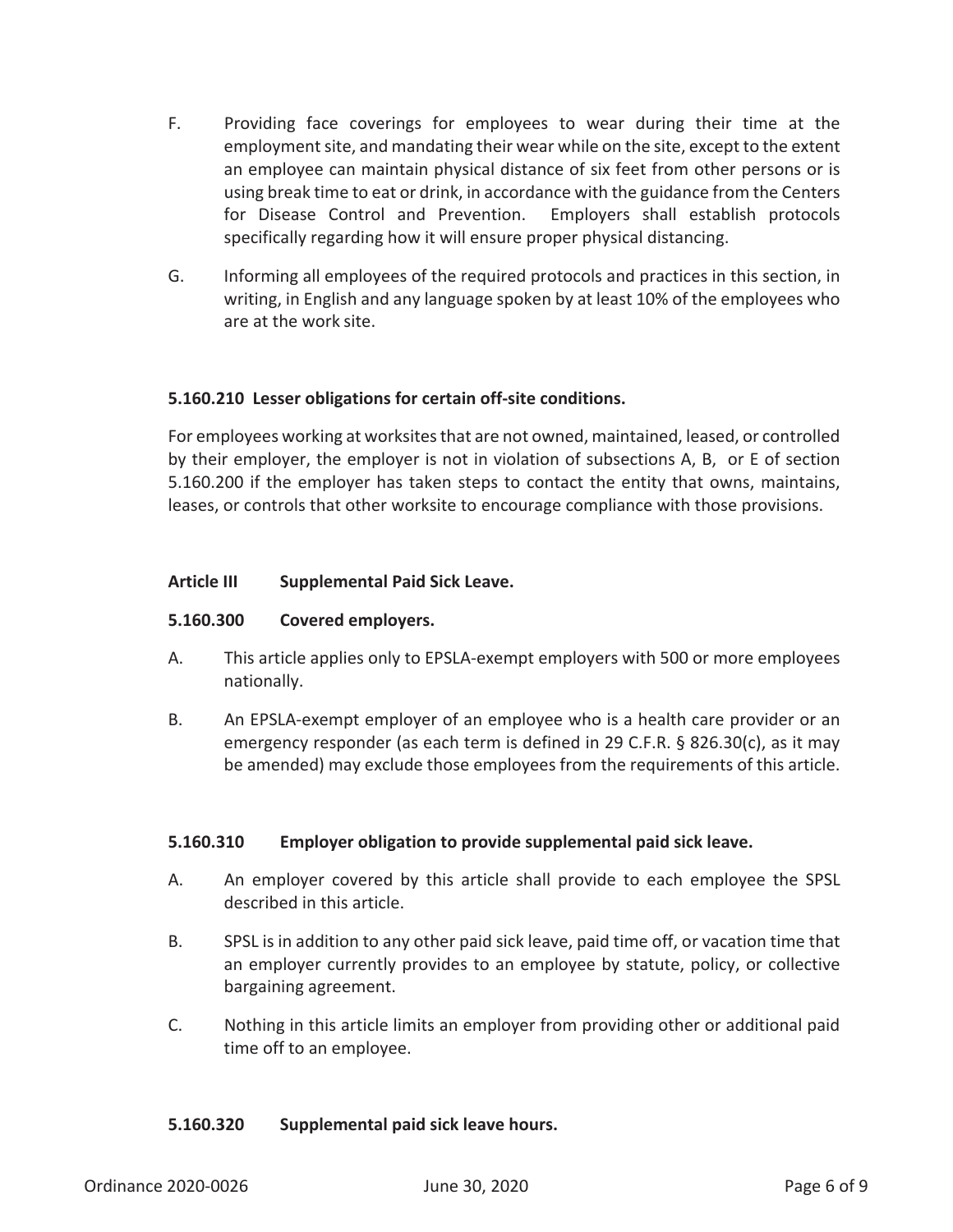- A. Full-time employees. A full-time employee is entitled to 80 hours of SPSL under this chapter.
- B. Part-time employees. A part-time employee is entitled to an amount of SPSL hours equal to the number of hours worked on average over a two-week period. In calculating this average, the employer shall use the number of hours worked by the employee for each week the employee worked during the six months immediately preceding the effective date of this chapter, multiplied by two.
- C. Employer offsets.
	- 1. If an employer has granted additional paid sick leave (beyond any paid sick leave, paid time off, or vacation time afforded an employee by statute, policy, or collective bargaining agreement) since March 19, 2020 specifically for use for COVID-19-related matters described in section 5.160.330.B, the employer may use those leave hours as a credit against the number of SPSL hours required by this section.
	- 2. If an employee is entitled to leave hours pursuant to the Governor's Executive Order N-51-20, the employer may use those leave hours as a credit against the number of SPSL hours required by this section.

# **5.160.330 Scope of benefit.**

- A. The SPSL described in this article is subject to the requirements of this section.
- B. SPSL use. An employee who is unable to work or telework may use SPSL due to the following:
	- 1. The employee is subject to quarantine or isolation by federal, state, or local order due to COVID-19, or is caring for a family member who is quarantined or isolated due to COVID-19.
	- 2. The employee is advised by a health care provider to self-quarantine due to COVID-19 or is caring for a family member who is so advised by a health-care provider.
	- 3. The employee chooses to take off work because the employee is over the age of 65 years or is considered vulnerable due to a compromised immune system.
	- 4. The employee is off work because the employer it works for or specific work location temporarily ceases operation due to a public health order or other public official's recommendation.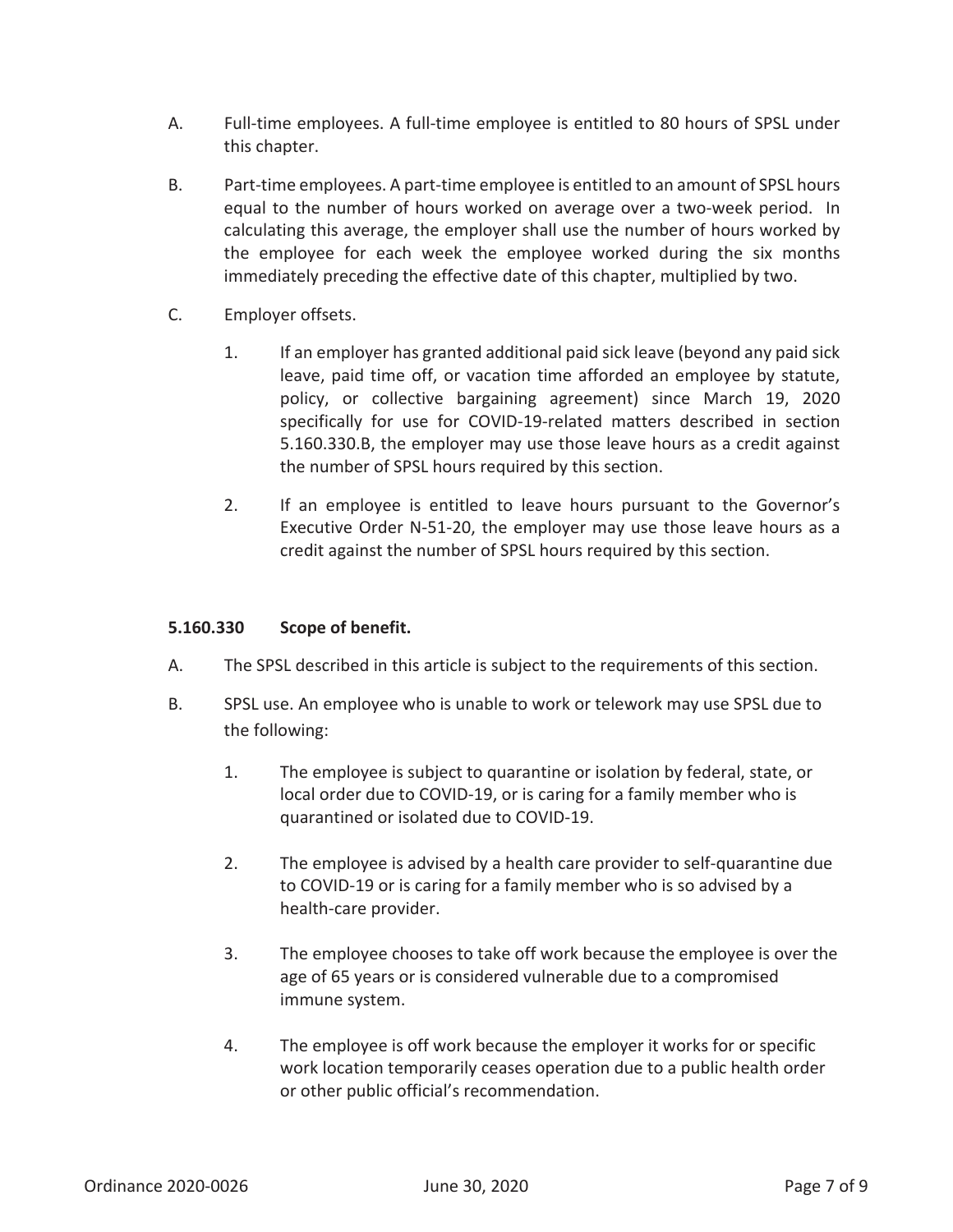- 5. The employee is experiencing symptoms of COVID-19 and is seeking a medical diagnosis.
- 6. The employee is caring for a minor child because a school or daycare is closed due to COVID-19.
- C. Rate of SPSL pay; maximum monetary benefit.
	- 1. Except as provided in subsections 2 and 3, below, an employer shall pay an employee for properly-used SPSL at the employee's regular rate of pay.
	- 2. Notwithstanding subsection 1, above, the maximum amount an employer is obligated to pay for SPSL is (a) \$511 per day, and (b) an aggregate of \$5,110 for the entire benefit.
	- 3. Notwithstanding subsections 1 and 2, above, for an employee who uses SPSL to care for a family member, the employer may pay two-thirds of the employee's regular rate of pay, with a maximum employer obligation of \$200 per day and an aggregate of \$2,000 for the entire benefit.
- D. Additional employer restrictions.
	- 1. An employer may not require an employee to use other accrued paid sick leave, paid time off, or vacation time before using SPSL.
	- 2. An employer may not require an employee to find a replacement as a condition of using SPSL.
	- 3. An employer may not issue any discipline or attendance points based on a no-fault attendance policy for an employee's use of SPSL.
- E. Additional employee restrictions.
	- 1. If requested by the employer, the employee shall provide the employer the basis for requesting SPSL; provided, however, that a doctor's note or other documentation is not required.
	- 2. An employer may require the employee to follow reasonable notice procedures before providing SPSL, but only when the employee's need for the SPSL is foreseeable.
- F. Unused SPSL. An employee is not entitled, under any circumstances, to be paid for unused SPSL. Unused SPSL expires when this chapter sunsets.

# **SECTION 2. Severability.**

If any portion, section, subsection, paragraph, subparagraph, sentence, clause, or application of this ordinance is held invalid or inapplicable by a final judgment of a court of competent